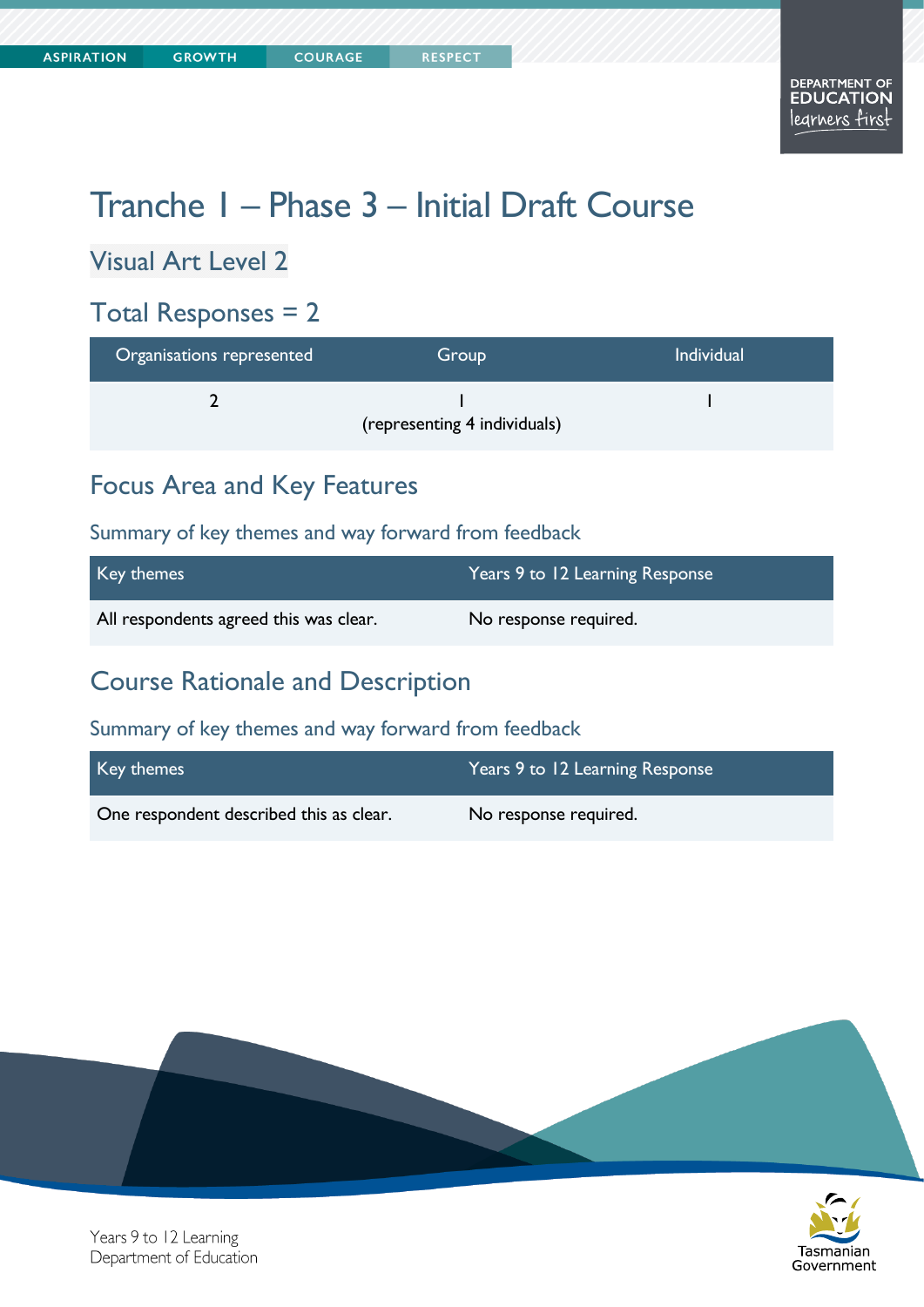# Integration of General Capabilities

#### Summary of key themes and way forward from feedback

| Key themes                                                                                                                                                                                                                                               | Years 9 to 12 Learning Response                                                                                                            |
|----------------------------------------------------------------------------------------------------------------------------------------------------------------------------------------------------------------------------------------------------------|--------------------------------------------------------------------------------------------------------------------------------------------|
| Query whether 'critical thinking' is achievable in Critical and creative thinking skills are on a<br>a Level 2 course. This is high-level skill and<br>perhaps not achievable at this level. Suggested<br>instead something around 'questioning skills'. | continuum from the start of schooling as<br>expressed through the Australian Curriculum.<br>At Level 2 students can use critical thinking. |

# Pathways

#### Summary of key themes and way forward from feedback

| Key themes                                   | Years 9 to 12 Learning Response |
|----------------------------------------------|---------------------------------|
| All respondents described Pathways as clear. | No further action required.     |

# Course Requirements

#### Summary of key themes and way forward from feedback

| Key themes                                                     | Years 9 to 12 Learning Response |
|----------------------------------------------------------------|---------------------------------|
| All respondents described the Course<br>Requirements as clear. | No further action required.     |

# Course Structure, Delivery and Progression

#### Summary of key themes and way forward from feedback

| Key themes                               | Years 9 to 12 Learning Response |
|------------------------------------------|---------------------------------|
| All respondents described this as clear. | No further action required.     |

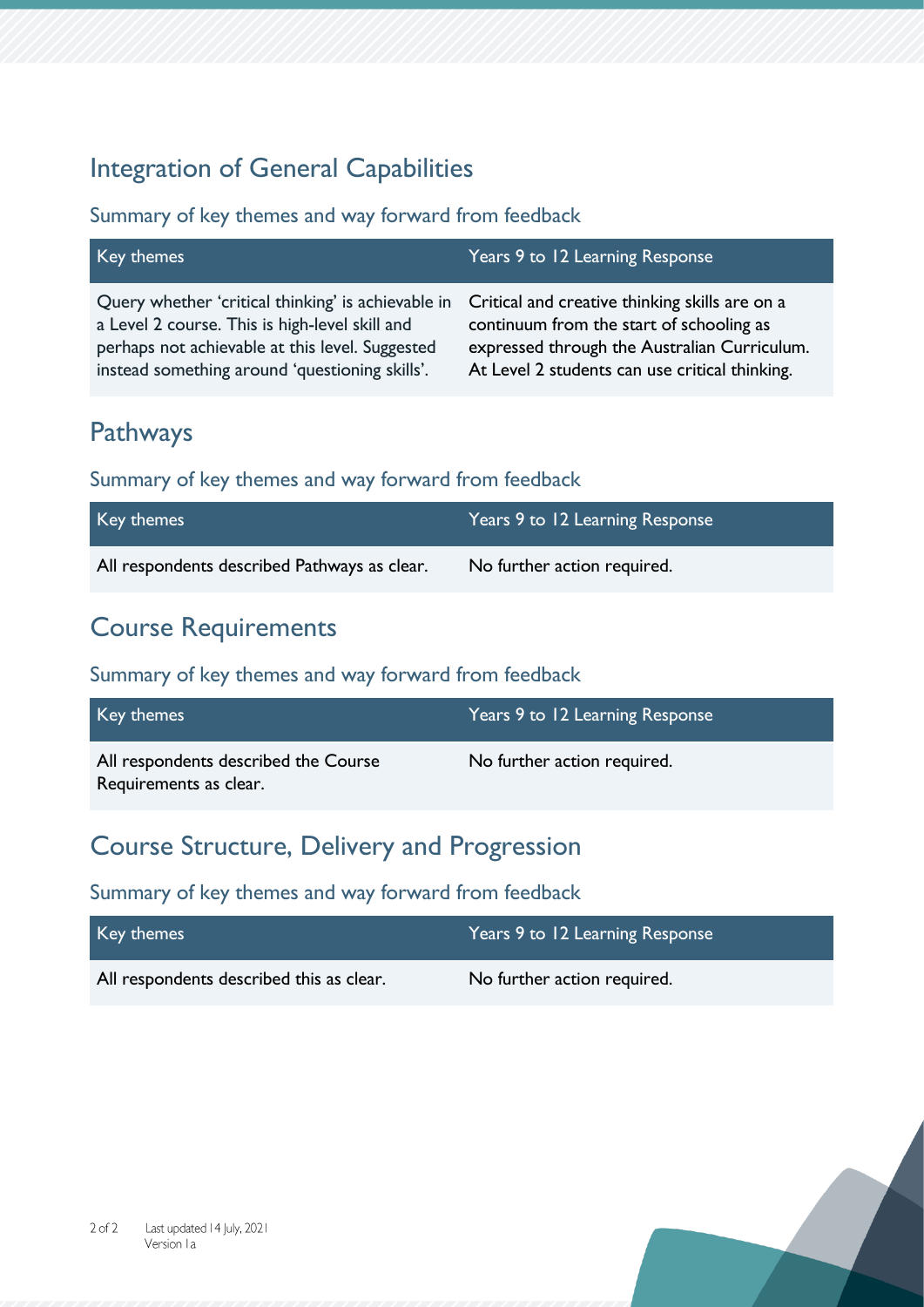# Module Content

#### Summary of key themes and way forward from feedback

| Key themes                                                                                                                                                                                                                       | Years 9 to 12 Learning Response                                                        |
|----------------------------------------------------------------------------------------------------------------------------------------------------------------------------------------------------------------------------------|----------------------------------------------------------------------------------------|
| The gap between $300 - 700$ words for written<br>tasks feels far too large. This means a teacher<br>might ask for four (4) tasks all at 700 (or 2800<br>words total) while another could ask for all 300.<br>Or 1200 words only. | The course writer will clarify and re-examine all<br>the Working Requirements.         |
| Module 2 asks for two responses for the<br>journal. It is unclear whether this means two<br>journals or two responses in the journal, and<br>this needs clarifying.                                                              |                                                                                        |
| Would prefer to see another theory assignment<br>placed earlier in the course to act as a way of<br>gauging students understanding of new skills<br>that they can then take into the last module.                                | The course writer will spread Work<br>Requirements more evenly through the<br>modules. |

# Criteria and Standards

#### Summary of key themes and way forward from feedback

| Key themes                                                                                           | Years 9 to 12 Learning Response                                                                                                                                                             |
|------------------------------------------------------------------------------------------------------|---------------------------------------------------------------------------------------------------------------------------------------------------------------------------------------------|
| Concern that these criteria do not facilitate<br>'critical thinking' which is a very advanced skill. | Critical and creative thinking skills are on a<br>continuum from the start of schooling as<br>expressed through the Australian Curriculum. At<br>Level 2 students can use critical thinking |

# Appendix 1 - Line of Sight

#### Summary of key themes and way forward from feedback

| Key themes                                      | Years 9 to 12 Learning Response |
|-------------------------------------------------|---------------------------------|
| The Line of Sight was clear to all respondents. | No action required.             |